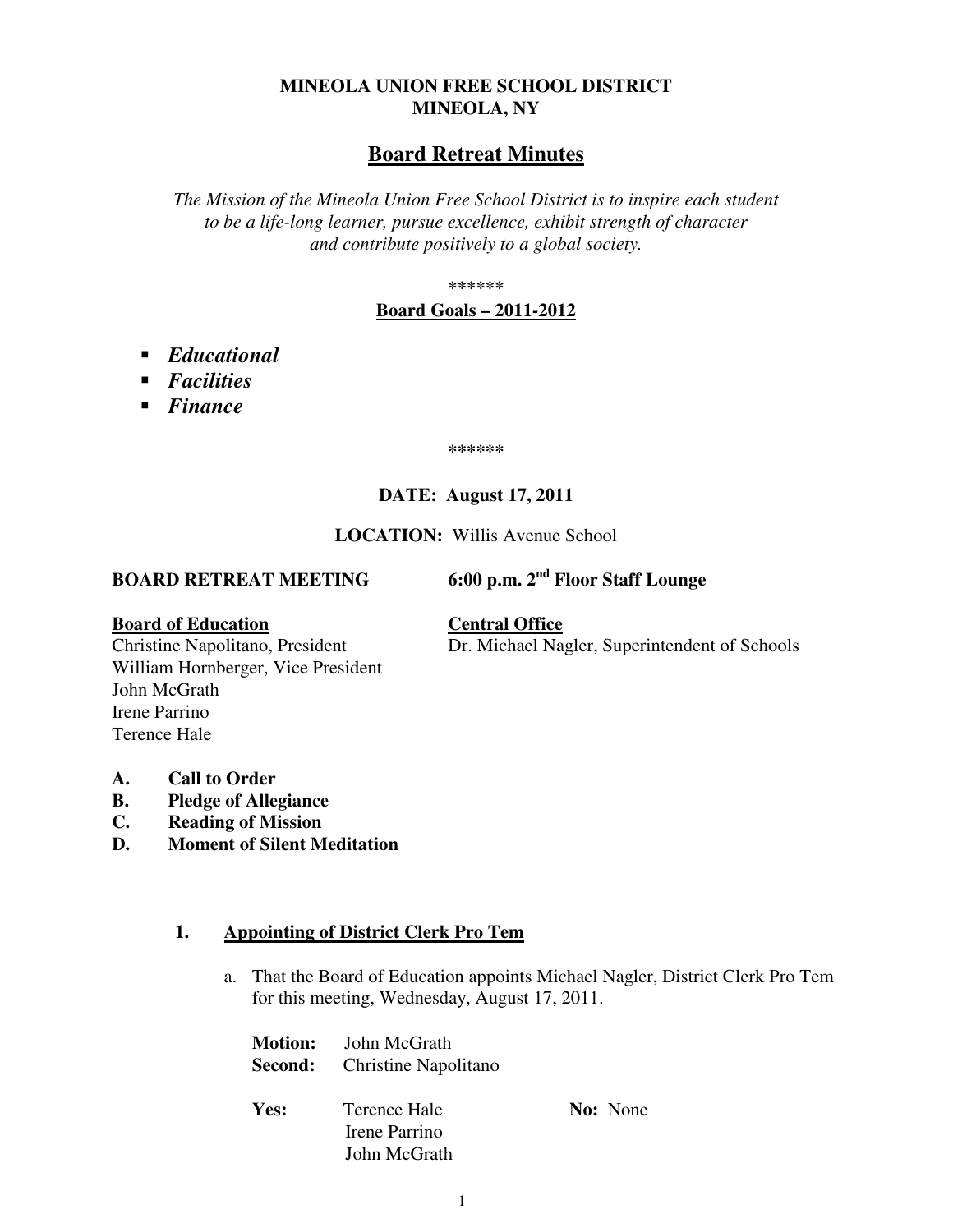### Christine Napolitano

 **Passed:** Yes

### **2. Contract Instructional Services**

a. **RESOLUTION # 16 – BE IT RESOLVED** that the Board of Education approve an agreement between the Mineola Union Free School District and Blackboard for the 2011- 2012 school year.

| <b>Motion:</b> | John McGrath |
|----------------|--------------|
| Second:        | Terence Hale |

Discussion: The Superintendent explained the Blackboard program to the Board members. He stated that Blackboard is the technology vision for the future of the Mineola School District.

Mr. Hornberger arrived at the meeting at 6:35pm.

| Yes: | Terence Hale         | No: | None |
|------|----------------------|-----|------|
|      | Irene Parrino        |     |      |
|      | John McGrath         |     |      |
|      | William Hornberger   |     |      |
|      | Christine Napolitano |     |      |
|      |                      |     |      |

**Passed:** Yes

### **3**. **Adjournment** Time: 6:55 p.m.

| <b>Motion:</b> | Terence Hale       |
|----------------|--------------------|
| Second:        | William Hornberger |

**Yes:** Terence Hale **No:** None Irene Parrino John McGrath William Hornberger Christine Napolitano

**Passed:** Yes